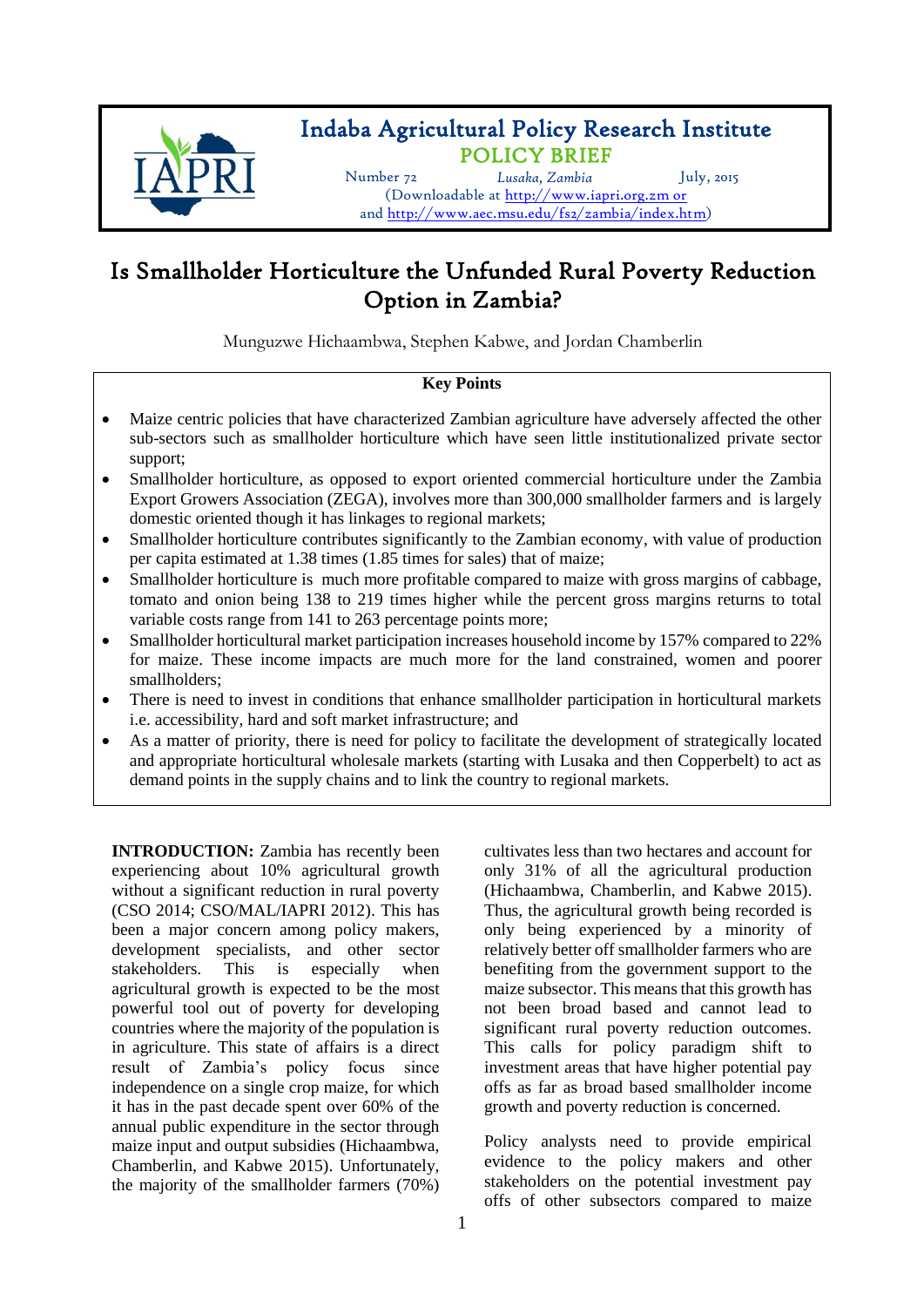sector which currently receives the most attention. Within this framework, this policy brief aims to provide empirical evidence in order to raise the policy profile of smallholder horticulture in Zambia as an alternative to achieve broad based rural income growth and poverty reduction. In particular, we provide a comparative analysis with maize in the following aspects:

- $\checkmark$  value to the economy added through production and trade flows;
- $\checkmark$  household level profitability using gross margin (GM) analysis and GM returns to total variable costs (TVC); and
- $\checkmark$  household income effects of market participation.

The policy brief is based on Hichaambwa, Chamberlin, and Kabwe 2015.

**DATA AND METHODS:** Firstly, the policy brief is premised on smallholder horticulture contributing significantly to the national economy in general and that of rural areas in particular through values produced and marketed which form part of the overall Gross Domestic Product (GDP) in spite of current lack of public and limited private sector support. To do this we use the nation-wide representative Rural Livelihoods Survey (RALS) data of 2012 to do comparative descriptive analysis.

Secondly, given that the profitability of a farm enterprise significantly affects its income growth and poverty reduction potential we use Zambia National Farmers' Union Enterprise Budgets data of 2014 and the IAPRI Horticultural Trade Flows and Price Dynamics database (2005 to 2014) to demonstrate the superiority of smallholder horticulture over maize using descriptive analysis.

Thirdly, we use econometric methods (endogenous switching regression framework) to estimate the comparative household income impacts of participation in horticultural and maize markets. More details about this are presented in Hichaambwa, Chamberlin, and Kabwe 2015.

#### **KEY FINDINGS:**

**Smallholder Horticulture Contributes Significantly to the Zambian Economy in Spite of Lack of Public and Limited Private Sector Support and Investment:** At the national level, the maize sector during the 2010/11 production and 2011/12 marketing season involved 1.3 million smallholder households or 6.5 million people producing ZMW 2.9 million worth of produce of which ZMW 1.6 million (56%) was sold. During the same period, the horticultural sector involved 300,000 smallholder households or 1.5 million people producing ZMW 0.8 million of which ZMW0.6 million (74%) was sold. On a per capita basis, the contribution of smallholder horticulture to the rural economy is much superior to that of maize. For example, the value of production at the national level is 1.38 times higher (1.85 times higher for sales). It was also 1.34 (1.78 for sales) and 3.25 times higher (9.04 times higher for sales) compared to maize subsector among the female headed and smallholder households cultivating less than one hectare respectively.

**Smallholder Horticulture Is Much More Profitable Compared to Maize, Especially Where the Market System Can Be Navigated:** Analysis has shown superior GMs of all horticultural crops compared to maize with the highest being cabbage (219 times that of maize) followed by tomato (179 times) and onion (138 times). The percent GM return on TVC of these respective horticultural crops was 263,158 and 141 percentage points respectively more than that of maize.

**Smallholder Horticultural Market Participation Has Much More Household Income Impact than That of Maize:** There are significant net household income increases as a result of smallholder participation in horticultural and maize markets, but the impacts are much higher for the participation in horticultural than the maize markets. Participation in horticultural markets results in net income increase of 157% compared to 22% for maize markets at the national level; participation of female-headed households in horticultural and maize markets results in incremental income of 172% and 61% respectively while that of smallholders cultivating up to 2 hectares ranges from 160% to 167% for horticultural markets and only 24% to 28% for maize markets. Whilst, among the poor households, income increases by 152% to 162% compared to only 15% to 26% by participation in the horticultural and maize markets respectively.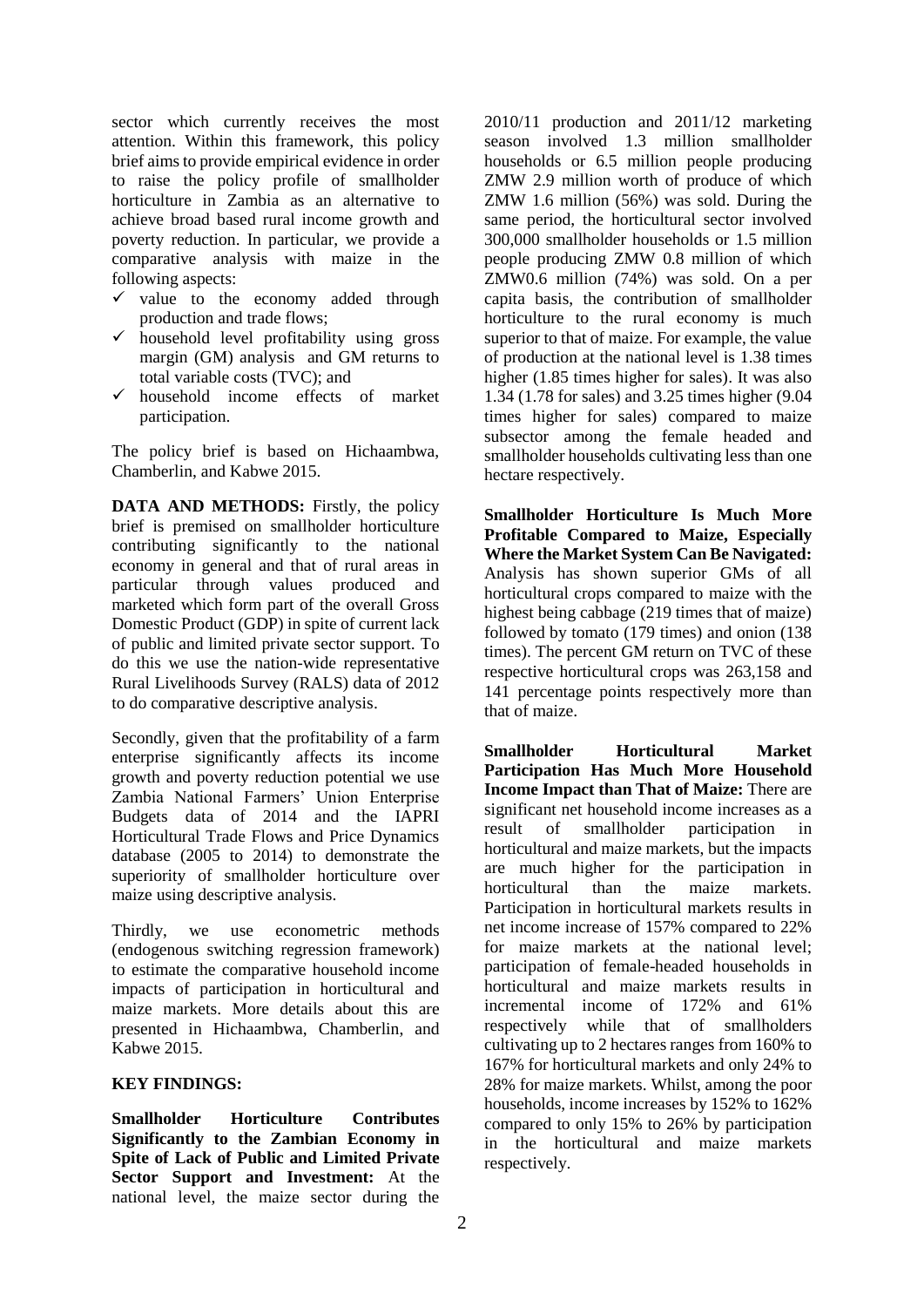#### **A Number of Factors Condition Smallholder Participation in Horticultural Markets:**

- $\checkmark$  Female-headed households are significantly much less likely to significantly much less participate in maize than horticultural markets. This suggests that investments targeting increased participation of female-headed households in these markets offer greater opportunities for their commercialization, income growth, and poverty reduction. Thus, smallholder horticultural market participation offers greater potential in addressing gender income disparities than maize market participation;
- $\checkmark$  Households headed by relatively younger heads are more likely to participate in horticultural markets but age did not seem to matter in maize market participation. This means that younger heads of household are willing and/or able to navigate the current horticultural production and marketing constraints while age does not seem to matter in the case of maize;
- $\checkmark$  The proximity to good rood infrastructure significantly increases the probability to participate in horticultural markets while it does not matter for maize ones. This implies that market accessibility is a critical factor to be addressed in investments meant to enhance smallholder horticultural market participation more especially that most horticultural products are perishable and have a short shelf life;
- $\checkmark$  The horticultural price variability significantly reduces the probability of participation in horticultural markets. One of the critical ways to address horticultural price variability and enhance smallholder market participation is the development of strategically located appropriate horticultural wholesale markets serviced with effectively functioning price information system that will enable traders and farmers alike to spatially arbitrage their supplies by regularly moving produce from high to low supply areas throughout the year;
- $\checkmark$  As expected, an increase in the number of households receiving Farmer Input Support Programme (FISP) packs significantly increased the participation in maize market more than horticultural market. Field

experience has shown that smallholder farmers sometimes use fertilizer acquired through FISP to grow horticultural crops and proceeds from horticultural production and marketing to meet their contributions to the input packs. This suggests that using the flexible electronic voucher in distributing FISP inputs might greatly benefit horticultural production because farmers may opt to purchase horticultural crops inputs; and

 $\checkmark$  The quantities of the previous year's Food Reserve Agency (FRA) maize purchases significantly reduce the probability of smallholders to participate in horticultural markets but have no significant effect on participation in maize ones. This implies that government expenditure on maize marketing through FRA impacts negatively on any efforts to diverse Zambian agriculture from maize monoculture.

#### **CONCLUSIONS/RECOMMENDATIONS:**

The foregoing has shown that enhancing conditions for smallholder participation in horticultural markets offers significant income earning opportunities much more than participation in maize markets, particularly for poor and land-constrained farmers. These income gains are more pronounced for smallholders cultivating less than a hectare and for poorer households earning less than US\$1.25 per day per capita. Furthermore, participation in horticultural markets appears to reduce the gender gap in rural household income: femaleheaded households that market horticultural output are relatively less disadvantaged than their male-headed counterparts, as compared with female-headed households that do not market horticulture.

In order to encourage smallholder participation in horticultural markets, policies and investments designed to improve accessibility in high potential horticultural production areas, namely those in proximity to urban markets, coupled with improved market information systems could have important enabling impacts on horticultural market development in smallholder areas.

Furthermore, better transportation and communication infrastructure will lower the costs of spatial arbitrage, which should also help to decrease localized price variability. These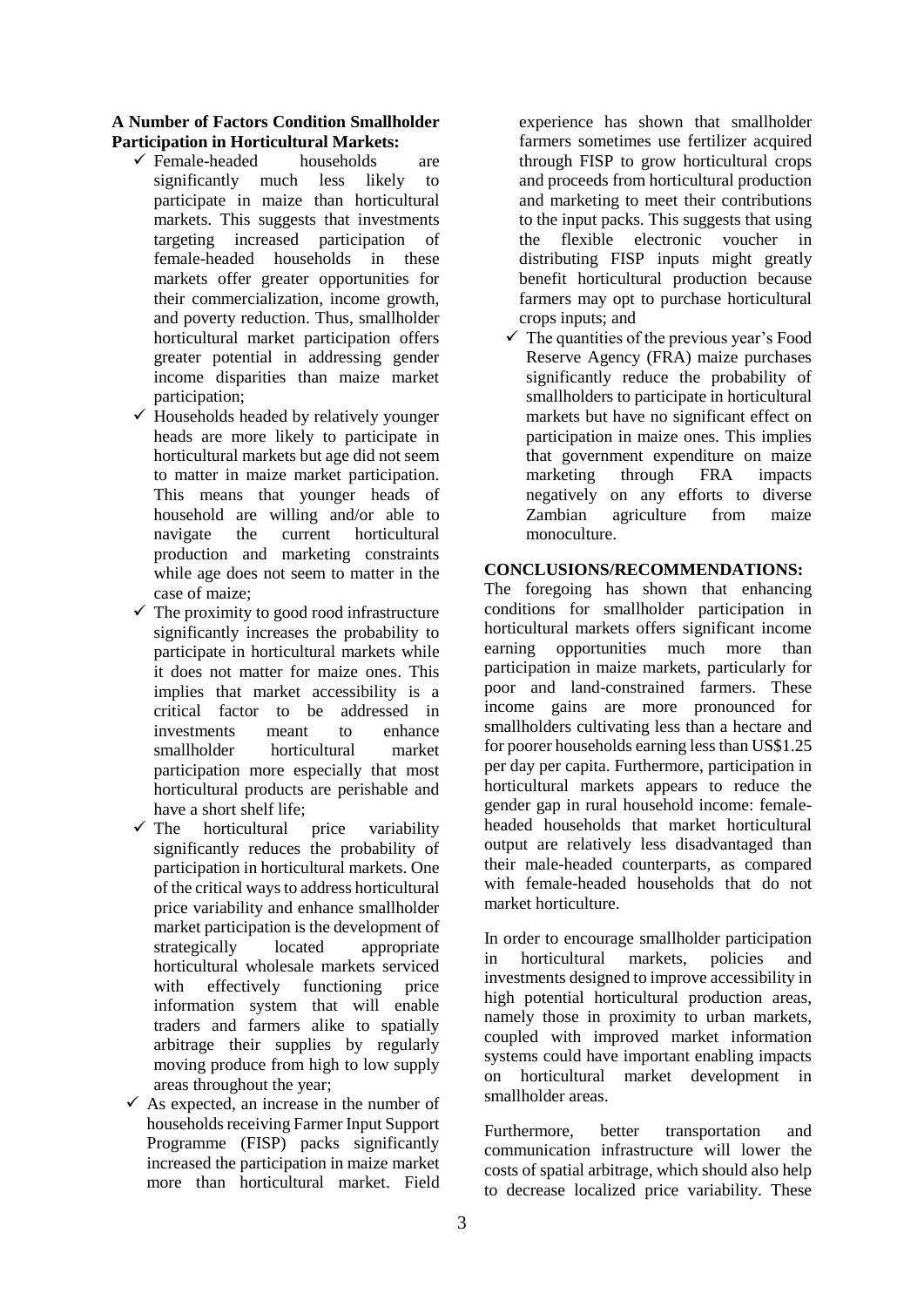investments should be complemented with public extension support for horticultural production, with particular emphasis on pest management, and improvements in the conditions of the traditional markets that smallholder farmers depend on.

Increased smallholder participation in the horticultural supply chains would no doubt increase their chances of moving out of poverty on one hand, and urban supply of high quality fresh produce at competitive prices on the other.

**IMMEDIATE NEED TO DEVELOP HORTICULTURAL WHOLESALE MARKETS:** As a matter of priority, we recommend investments to develop strategically located and proper horticultural wholesale markets with links to markets in the region starting with Lusaka and the Copperbelt. That only 21% of the smallholder households in Zambia participate in horticultural supply chains suggests that new demand points could enjoy substantial supply response if they link effectively to the smallholder farm sector. The horticultural wholesale markets when developed will provide this vital and effective link.

In this proposed development, the most important first step is to develop a new fresh produce wholesale market on the outskirts of the City of Lusaka, as the current site is illegally settled and the space is inadequate and its access roads are heavily congested with traffic. The construction can be based on appropriate costeffective design with the structure encompassing a concrete slab (flooring) to facilitate drainage and cleaning, designated entry and exit points for vehicular and human traffic, loading and offloading bays, storage facilities (which may or may not have refrigeration facilities) and roofing among others. Such a market could be developed through Private Public Partnerships initiatives as provided for under the Public-Private Partnerships Act No. 14 of 2009 of the Laws of Zambia (see Figure 1 on current trade volumes of three crops in spite of poor state of the main wholesale market in the country shown in Figure 2).

The second step would be the development of a legal and institutional framework under which brokerage activities at the market can be undertaken in order to achieve a win-win outcome for all stakeholders. Only trained and certified brokers would then be allowed to operate in the market within a framework of rules and regulations. In addition, it will be important to develop and implement a horticultural market information system. Over the past year, iDE Zambia has been implementing on a pilot basis some horticultural price information service covering ten crops and a number of selected markets in the city. This could be further supported with electronic billboards at the market displaying hourly prices.

Once the Lusaka market has been completed and is functional, it would then be prudent to replicate this market development in at least two other markets (one each on the Copperbelt and Southern or Eastern Province) and, the three of them would act as major links to markets in other parts of the country and indeed to regional markets. Other wholesale markets in other parts of the country can then be developed as the supply chains develop.

Following these developments, smallholders' active participation in the supply chains can be enhanced through, among other things, development of storage or packinghouses in strategic places along the supply chains for bulking produce before transportation to markets. Women farmers and traders will be encouraged to participate in the orderly market system as they are most disadvantaged by the current *rule of the jungle* system at Soweto market. This development will benefit farmers, urban consumers, traders, brokers (as more farmers will bring produce their turnover will increase such that their total amount of commissions though charged at a low rate will increase), the city council, government, and even private institutions such as hotels, restaurants, schools, colleges, and hospitals that will be encouraged to source quality fresh produce from an organized wholesale market. This is important considering that over 90% of the fresh produce consumed by urban households in Lusaka is procured from traditional markets that are largely supplied by such markets.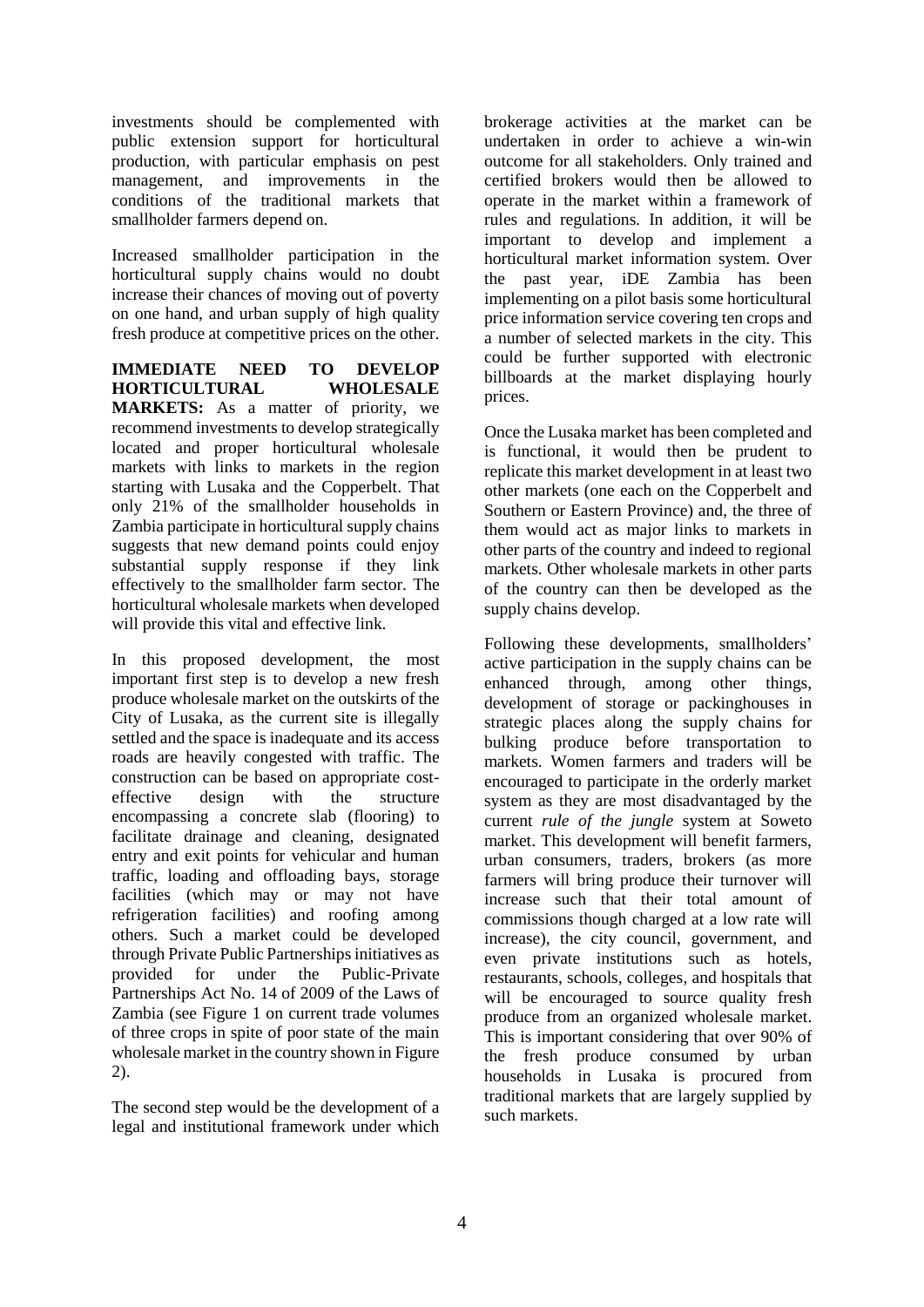

**Figure 1. Estimated Annual Trade Flows of Tomato, Rape, and Onion in Soweto Market**

Source: IAPRI 2007 to 2014.



**Figure 2. Vegetables Wholesaling at Soweto Market in the Rain Season**

Source: IAPRI Horticultural Markets Pictures.